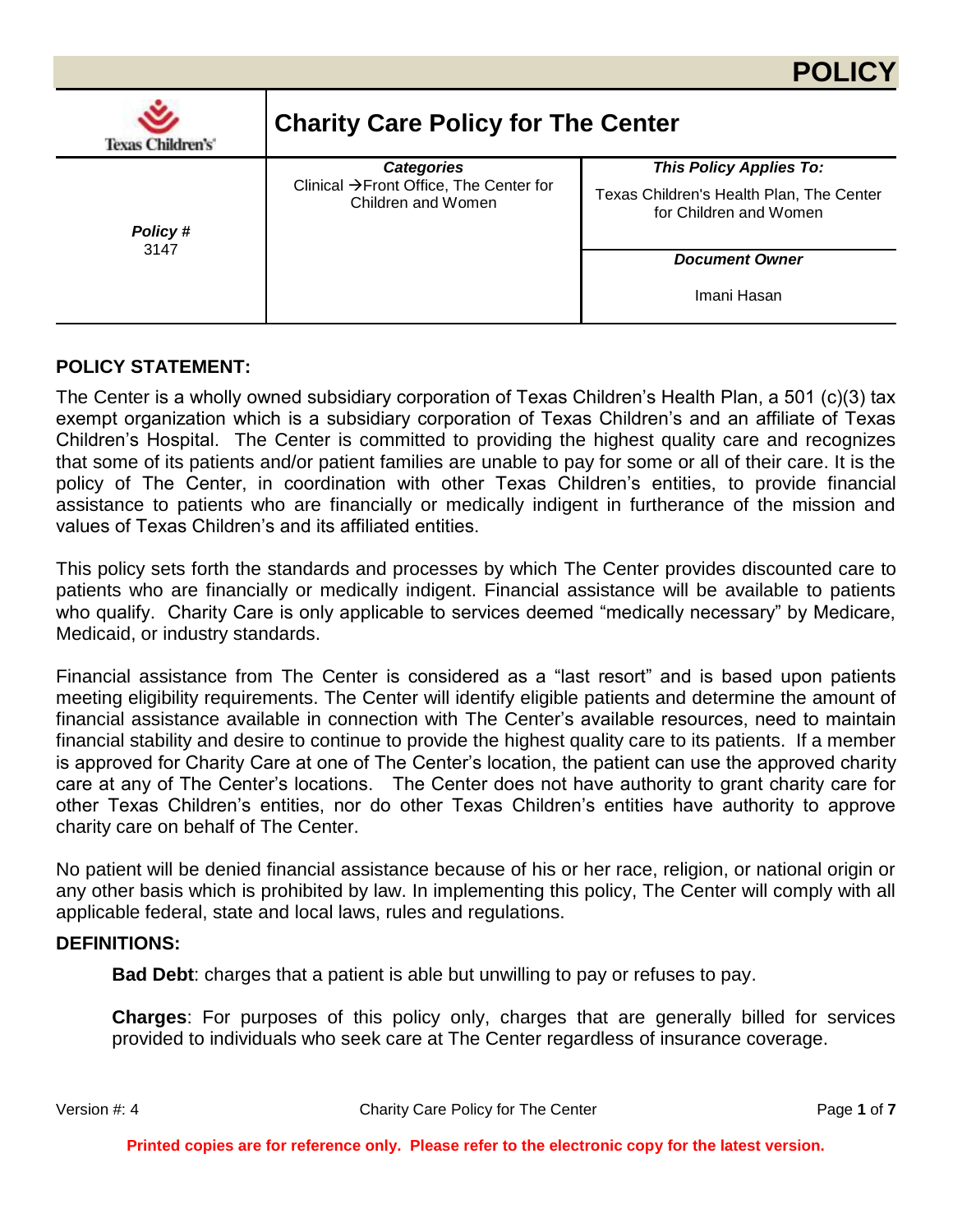# **POLICY**

**Charity Care**: Includes the following: (1) the unreimbursed cost to The Center for services provided to a patient receiving services or treatment who meets The Center's criteria of financially or medically indigent, and/or (2) the cost to The Center for services provided to an uninsured patient who does not have the ability to pay.

**Charity Care Committee:** The Center will establish a Charity Care Committee comprised of the two Medical Directors, the Director of The Center, and the Chief Financial Officer.

**Charity Care Deductible**: The portion of a charity patient's bill that is the patient's responsibility. This amount may be determined by a designated staff member, as set forth in this policy. This would include a Patient Access Specialist, Enrollment Specialist, Social Worker, Center Practice Leader, and/or Director of Operation.

**Family Income or Gross Income:** Includes earnings, unemployment compensation, workers' compensation, Social Security, Supplemental Security Income, public assistance payments, veterans' payments, survivor benefits, pension or retirement income, interest, dividends, rents, royalties, income from estates, trusts, educational assistance, alimony, child support, assistance from outside the household, and other miscellaneous sources. Family Income is based on definitions used by U.S. Bureau of the Census.

**Federal Poverty Guidelines ("FPG")**: Guidelines updated periodically in the Federal Register by the U.S. Department of Health and Human Services.

**Financial Assistance**: Care provided at a discounted rate. A patient who is uninsured for the relevant service and who is not eligible for coverage through a Government Healthcare Program or other insurance, and who has family income in excess of 200% but less than 400% of FPG, will be eligible to receive Financial Assistance in the form of a discount off charges.

**Financially Indigent**: A patient who The Center has determined is unable to pay some or all of the patient's bills due to the patient's and/or the patient's family's income being below specified thresholds based on the FPG and/or because their monetary assets are below specified thresholds.

**Government Healthcare Program**: Any healthcare program operated or financed at least in part by the federal, state or local government (includes but is not limited to Medicare, Medicaid, and CHIP).

**Medically Indigent**: A patient who The Center has determined to be unable to pay some or all of his or her bills because such bills exceed a certain percentage of the patient's or patient's family's income and/or assets (e.g. due to catastrophic cost or other conditions), even though the patient and/or family have income or assets that disqualify them from meeting the criteria for financially indigent.

**Service Area**: Includes the counties for which Texas Children's Health Plan is licensed by Texas Department of Insurance to serve.

Version #: 4 Charity Care Policy for The Center **Page 2** of **7**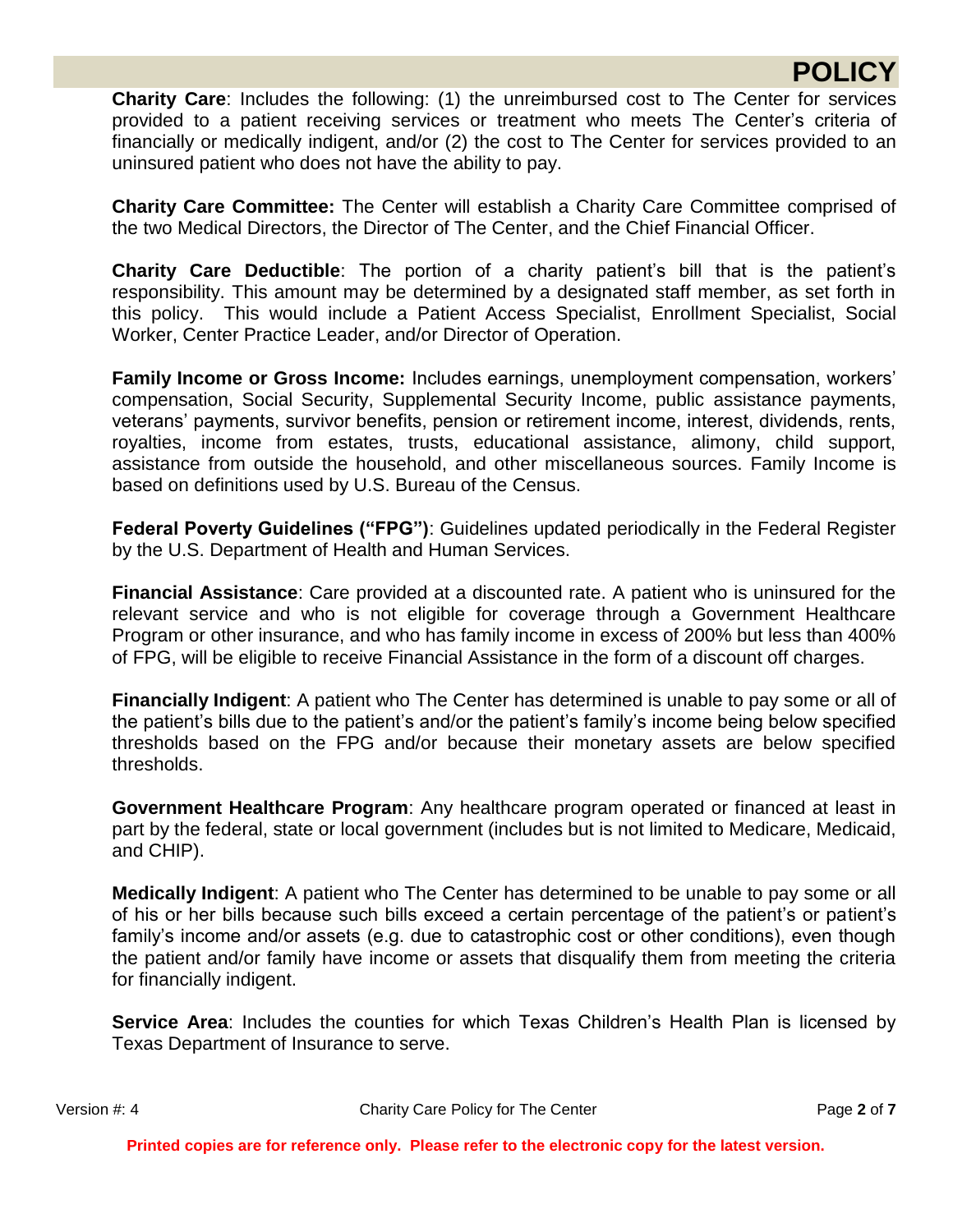**POLIC** 

**Under-insured Patient:** A patient who has some insurance or third-party coverage but has out-of pocket expenses (self-pay balances) that exceeds the patient's ability to pay.

**Uninsured Self-Pay Patient**: A patient who has no insurance or third party coverage to assist with meeting the patient's payment obligations.

# **POLICY**

# 1. *OVERVIEW*

- 1.1. The Center will identify patients who may be eligible for Financial Assistance.
- 1.2. A patient requiring Financial Assistance or Charity Care or thought to require such assistance will be referred to an Enrollment Specialist or a Social Worker.
- 1.3. A patient seeking Financial Assistance or Charity Care must complete an application with an Enrollment Specialist or a Social Worker. An application will be made available to anyone requesting one.
- 1.4. A patient is only eligible for Charity Care after all other financial resources available to the patient have been exhausted and the patient and patient's family are without sufficient income to cover out of pocket expenses, as determined by The Center. Existing and potential financial resources for the patient, such as, but not limited to, private health insurance, CHIP, agency funding, Medicare and/or Medicaid, will be reviewed.
- 1.5. Charity Care is only applicable to services deemed "medically necessary" by Medicare, Medicaid, or industry standards. In instances where medical necessity is unclear, a Medical Director for The Center or the Chief Medical Officer may be consulted.

### 2. **ELIGIBILITY**

- 2.1. Eligibility is based upon Citizenship (US Citizen) and Residency (Service Area). Patients who are U.S. citizens and live in the Service Area are eligible for Charity Care per this policy.
- 2.2. Charity Care discount percentages are calculated using FPG, and may be updated in conjunction with FPG updates published in the Federal Register.
- 2.3. If a patient's annual family income is 100% or below of the FPG, the patient will most likely qualify for Medicaid depending on their age. If the income is 101-200% of the FPG, or the patient does not qualify for Medicaid, the patient may qualify for CHIP, depending on their age. If the patient does not qualify for Medicaid, CHIP or any other program and the family income is below 400% of the FPG, the guidelines in Exhibit A will be applied to calculate the percentage of Financial Assistance to which the patient is entitled, and what the Charity Care Deductible will be. An assessment of eligibility for

Version #: 4 Charity Care Policy for The Center **Page 3** of **7**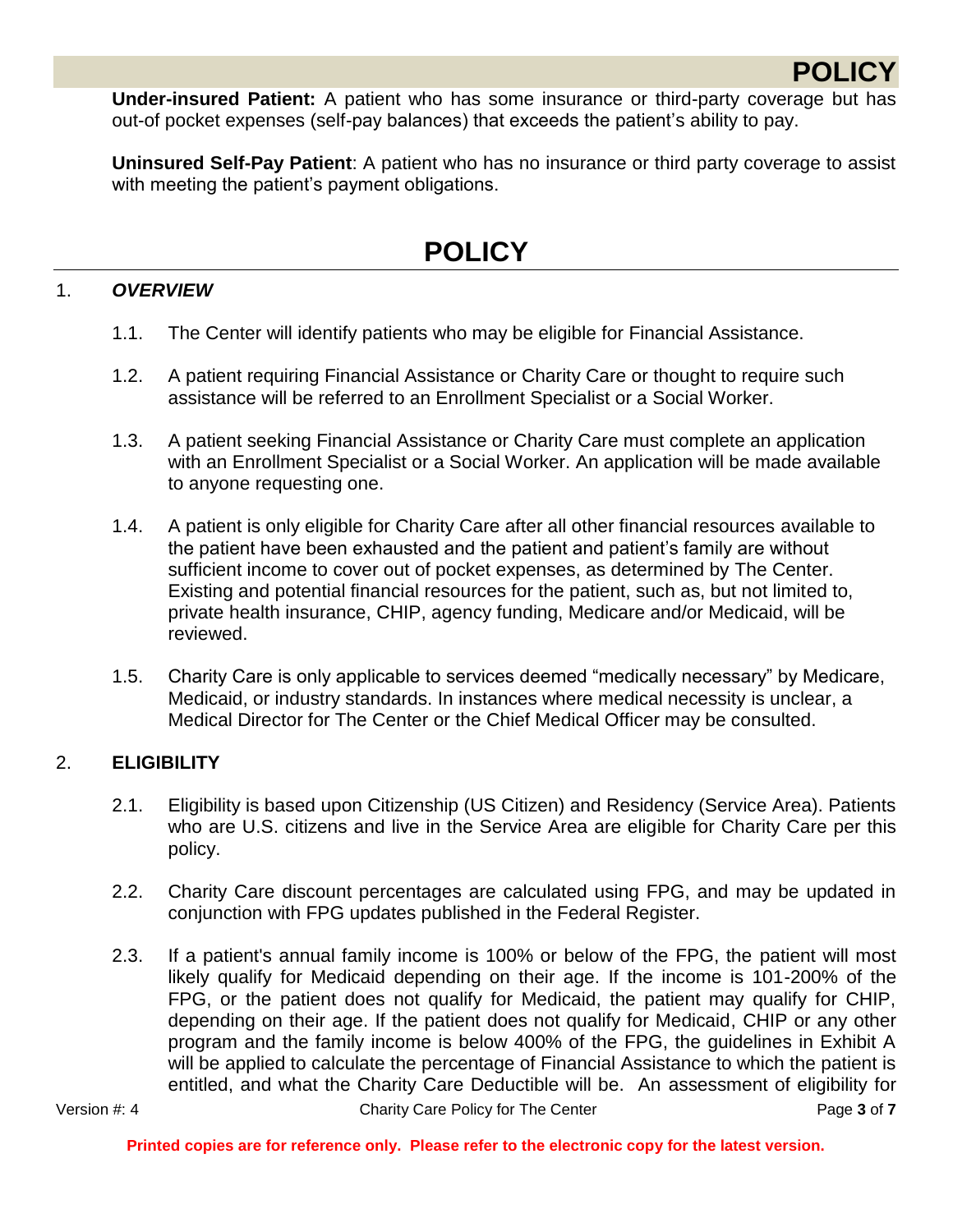

Medicaid or CHIP will be performed, and if a patient is deemed eligible, the patient will be required to apply for Medicaid or CHIP prior to being considered for Charity Care.

- 2.4. If a patient has Medicare but no secondary coverage and income is within the FPG contained in this policy, the patient is required to apply for Medicaid prior to being considered for Charity Care.
- 2.5. A patient who is not a legal U.S. resident or resides outside of the Service Area may be considered Financially Indigent or Medically Indigent under appropriate circumstances. Such applications will be evaluated by the Charity Care Committee, taking into account the nature of the child's illness, the likelihood that treatment will lead to a successful outcome, the disposition of similar cases involving children who are legal U.S. residents, and the budgetary constraints of The Center.
- 2.6. In addition to using the FPG to determine a patient's eligibility for Financial Assistance, the following factors will be considered:
	- 2.6.1. Family Income. Gross income generally must fall within FPG with consideration to family size, geographic area, and other relevant factors.
	- 2.6.2. Denials. A patient must have applied for and been denied medical coverage by all potential funding sources including, but not limited to: Medicaid, Special HealthCare Needs (CSHCN), CHIP, Medicare (if applicable), and/or any potential commercial program.
	- 2.6.3. Employment Status
	- 2.6.4. Current Financial Obligations

# 3. **ELIGIBILITY DETERMINATION**

- 3.1. Enrollment Specialist, Social Worker or Patient Access Specialist may determine the appropriate amount of Financial Assistance available to patients, and the amount of any applicable Charity Care Deductible in relation to the amount due after applying all other resources. The Center Practice Leader or the Director of Operations may approve the request for Charity Care in accordance with the FPG.
- 3.2. A patient who can afford to pay for a portion of the services provided by The Center is expected to do so, even if the patient is Financially or Medically Indigent. The patient's portion of the bill will be described as the patient's Charity Care Deductible. Patients who have a Charity Care Deductible will be required to pay the deductible.
- 3.3. A determination of eligibility for Charity Care is effective for six (6) months and is applicable toward all balances incurred at The Center prior to an approved Charity Care application.
- 3.4. If a Charity Care application is approved, Charity Care will apply to balances after all third party coverage has been collected. Whenever other funding is available, whether or not the patient has been approved for Charity Care, agency funding must be secured prior to the service being scheduled and covered by Charity Care.

Version #: 4 Charity Care Policy for The Center **Page 4** of **7**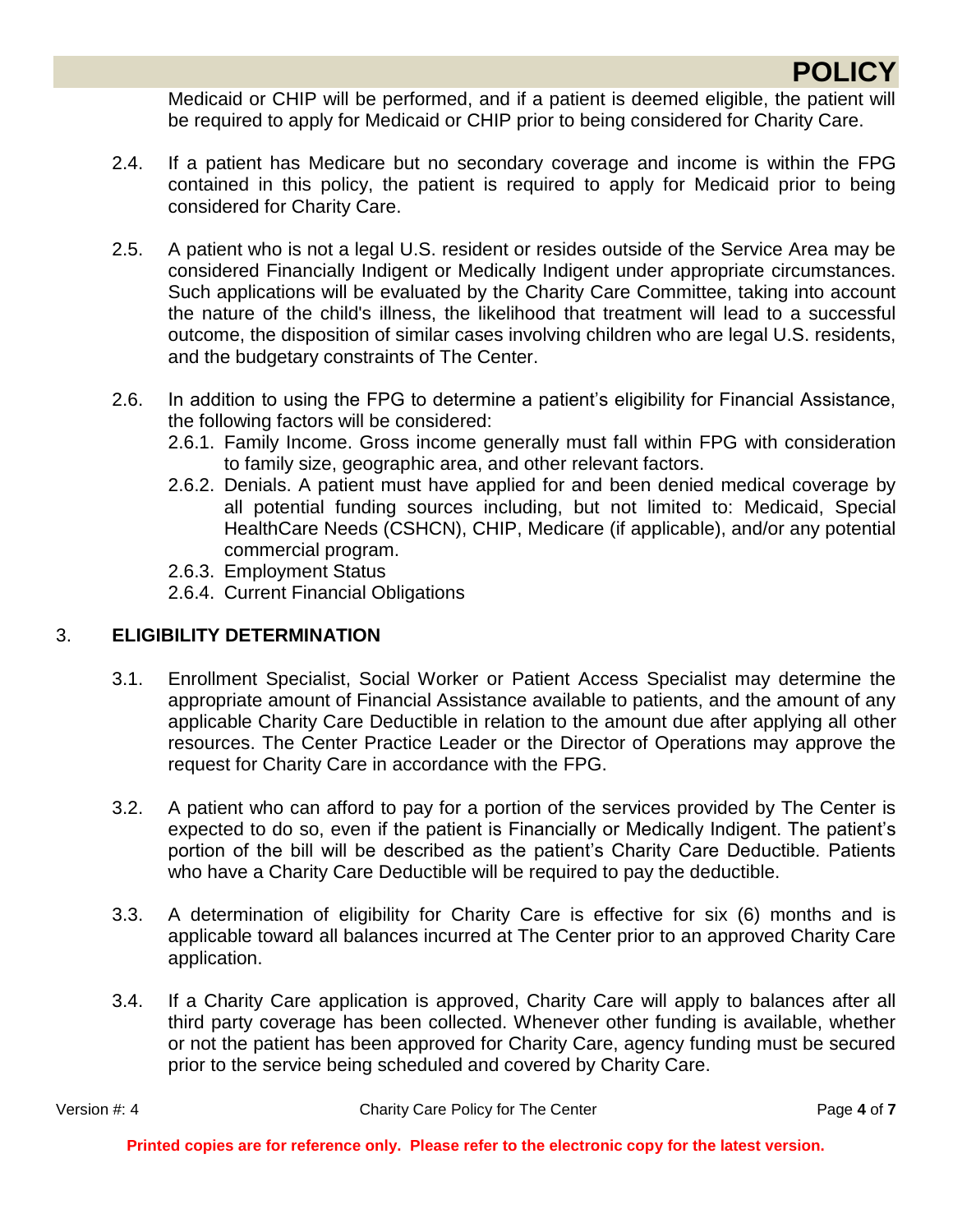

- 3.5. A patient's eligibility for Financial Assistance may be reevaluated when one or more of the following occur:
	- 3.5.1. Subsequent rendering of services
	- 3.5.2. Income change
	- 3.5.3. Family size change
	- 3.5.4. When any part of the patient's account is Bad Debt or is in collections
	- 3.5.5. Six months has elapsed since the patient qualified for Financial Assistance

## 4. **AMOUNTS CHARGED TO PATIENT**

- 4.1. The Center uses a "sliding scale" to determine the percentage discount applicable to a patient who qualifies for Financial Assistance. See Exhibit A.
- 4.2. If a patient/family is not eligible to participate in a Government Healthcare Program, The Center offers the following financial assistance to Uninsured Self-Pay Patients:
	- 4.2.1. With Gross Income between 0% and 100% of the FPG, there is a 75% discount off billed charges.
	- 4.2.2. With Gross Income between 101% and 200% of the FPG, there is a 50% discount off billed charges.
	- 4.2.3. With Gross Income between 201% and 400% of the FPG, there is a 25% discount off billed charges
- 4.3. A Medically Indigent patient is expected to pay a portion of the patient's bill. This portion is referred to as the Charity Care Deductible. Any portion of a bill that is not paid by a third party that is in excess of the Charity Care Deductible may be considered Charity Care by The Center. There may be occasions when a patient/family has experienced a catastrophic illness and cannot afford to pay the entire Charity Care Deductible. A payment plan (not to exceed 6 months) may be approved by the Center Practice Leader or the Director of Operations.
- 4.4. A Medically Indigent patient must meet his/her Charity Care Deductible and be reevaluated at least every six (6) months in order to continue receiving Financial Assistance.
- 4.5. If a patient/family has out-of-pocket expenses, separate and apart from the patient's medical bills, that total more than 25% of the patient's/family's annual gross income, The Center will work with the patient/family on a payment plan so they will not be required to pay more than 25% of their gross income in any one year.

### 5. **Application for Charity Care**

5.1. An application may be completed by anyone who requests it or is identified with a need. A sample application is attached as Exhibit B. Any employee, physician, or provider of The Center may refer a patient to the Enrollment Specialist or Social Worker to initiate a Charity Care application. Charity Care may be granted at any stage of The Center's revenue cycle.

Version #: 4 Charity Care Policy for The Center **Page 5** of **7**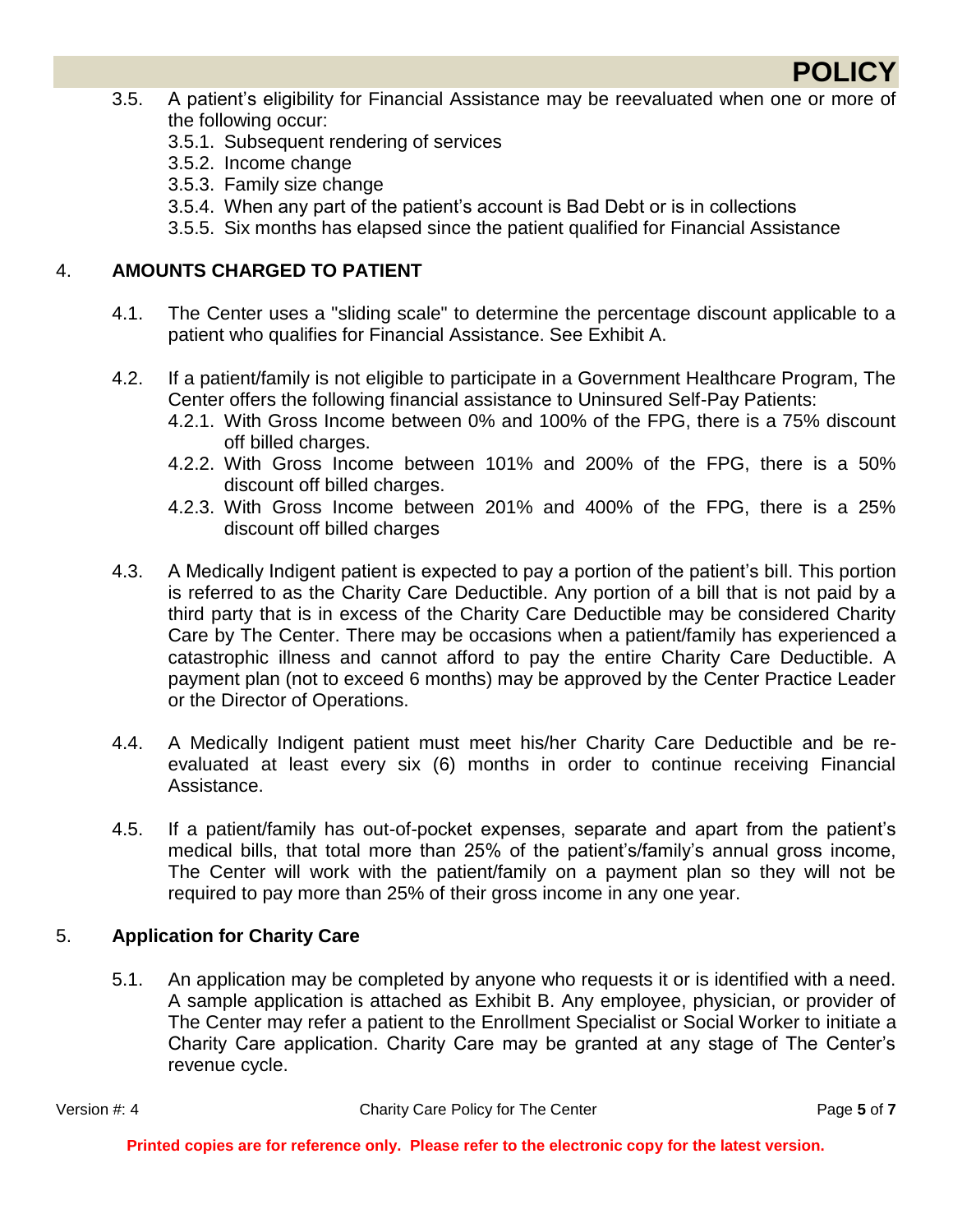# **POLICY**

- 5.2. If the payment falls within the FPG, the Center Practice Leader or Director of Operations may approve the request for Charity Care if the patient resides in the Service Area and the family meets all other requirements. All other applications must be forwarded to the Charity Care Committee.
- 5.3. The Enrollment Specialist or the Center Practice Leader will provide a written decision regarding a patient's eligibility for Charity Care to the applicant within 30 days of receipt of a completed application. This notification will include the discount amount approved, the payment that is expected from the patient, and reasons for any denial (if the request is denied).
- 5.4. If a patient does not have Medicaid or other private agency funding, but may qualify, the patient must cooperate with the application process to be considered for Charity Care. If a patient does not cooperate with the application process, Charity Care will be denied or revoked if active approval is on file and the patient will be responsible for any balances. The patient is required to provide the following documentation, at a minimum: any evidence of third party coverage, employment status, verification of employment and income, proof of residency, and family size. Verification of income may include one or more of the following:
	- 5.4.1. Prior Year Tax Returns;
	- 5.4.2. Current Pay Stubs (last 2months) or written verification of wages from Employer;
	- 5.4.3. Social Security Check;
	- 5.4.4. Bank Statement;
	- 5.4.5. Disability check
- 5.5. A patient who does not provide the requested information or does not cooperate with efforts to secure coverage from a Governmental Healthcare Program will not be eligible for Charity Care or Financial Assistance. Such cooperation is not a precondition to the receipt of medically necessary treatment or emergency care.
- 5.6. Denials may be appealed through the Charity Care Committee. Appeals should include supporting documents that demonstrate inability to pay that were not available or included at the time of the initial consideration.
- 5.7. The Center and the Charity Care Committee will retain all records relating to Charity Care for seven years.

### 6. **Non-payment**

- 6.1. If a patient does not pay the Charity Care Deductible and fails to renegotiate a payment plan (if applicable), the uncollected balance will be considered Bad Debt.
- 6.2. The Center may use any and all efforts allowed under the law to collect Bad Debt.